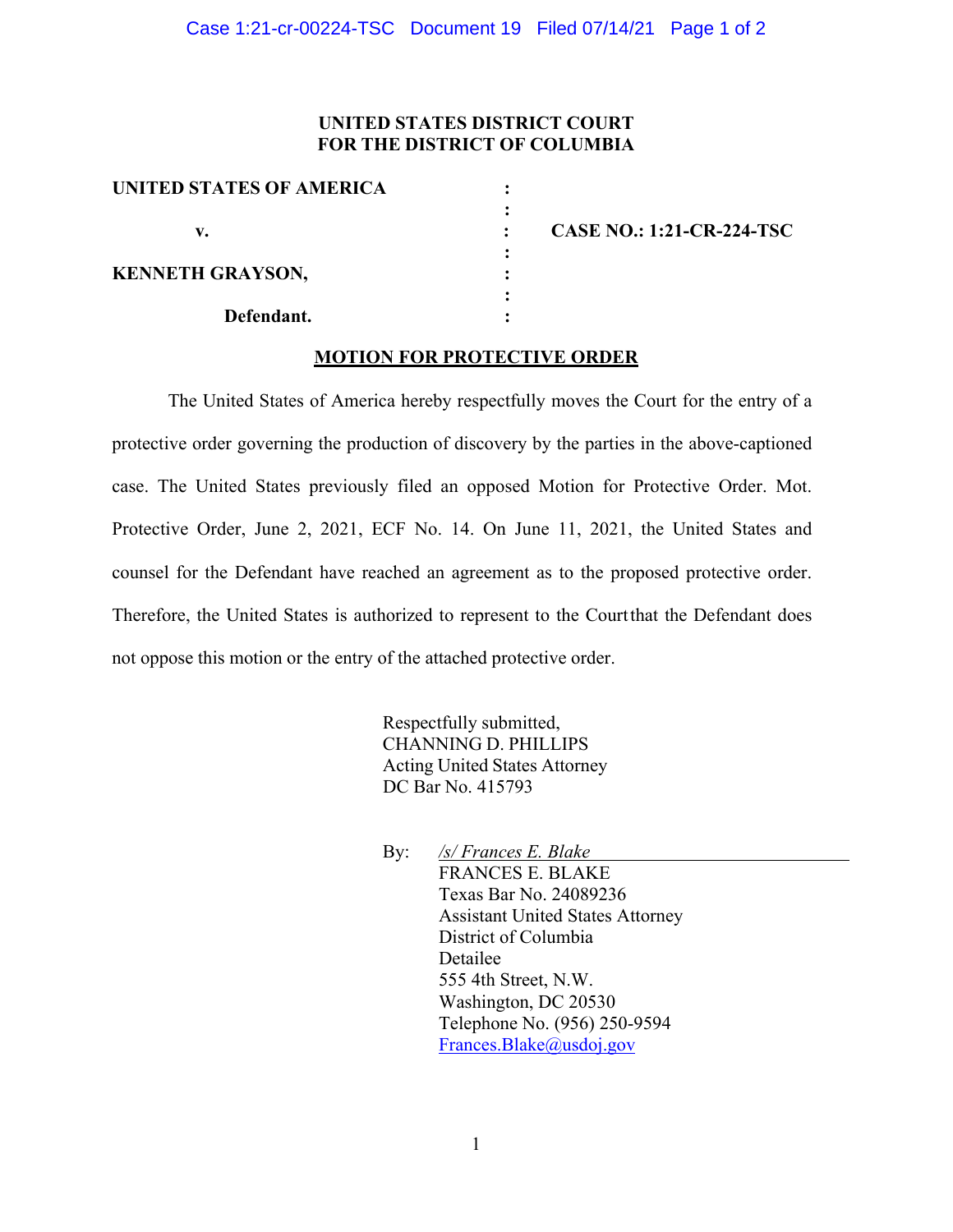# **CERTIFICATE OF SERVICE**

On July 14, 2021, a copy of the foregoing was served on counsel of record for the

Defendant via the Court's Electronic Filing System.

/s/ *Frances E. Blake* FRANCES E. BLAKE Assistant United States Attorney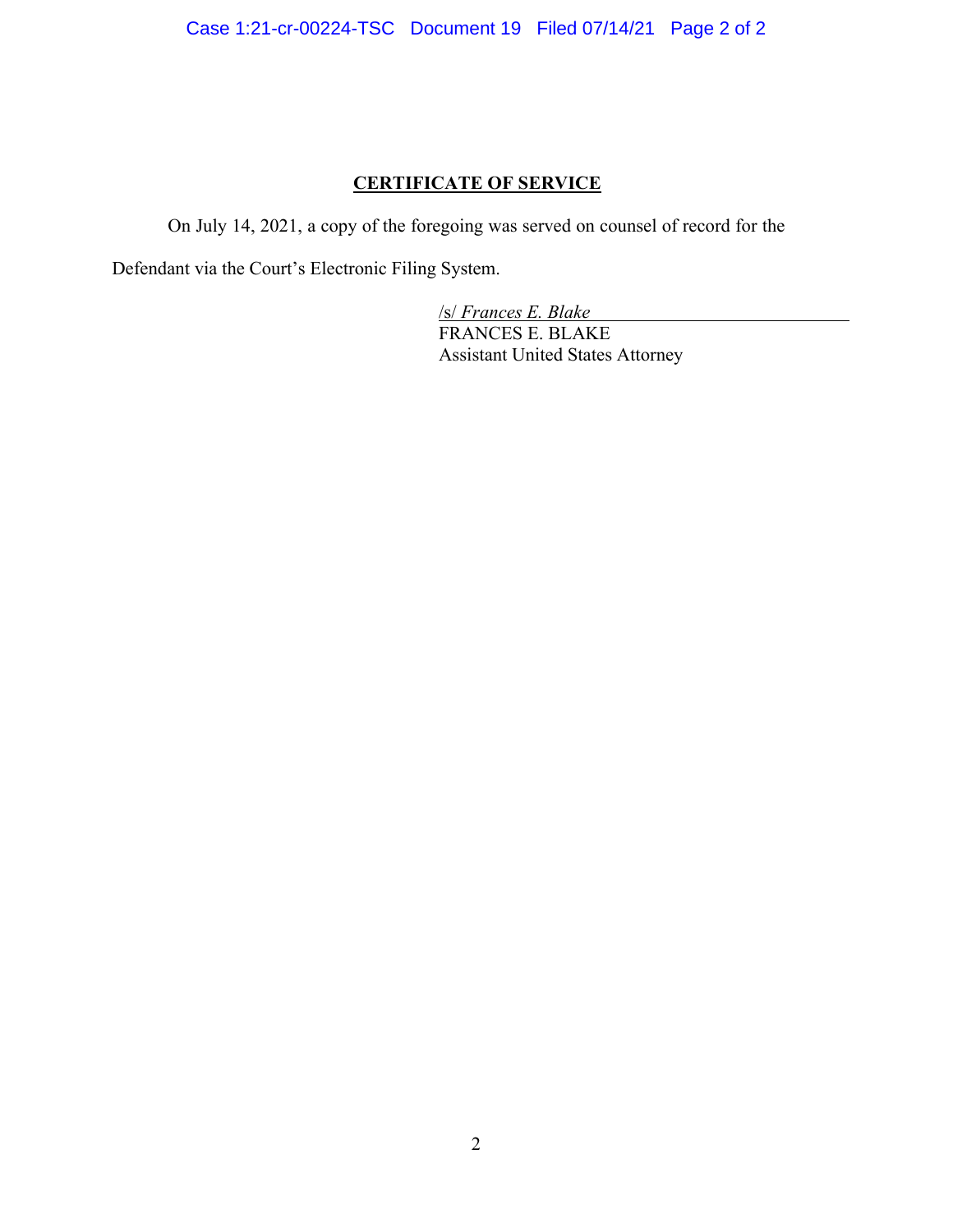## **UNITED STATES DISTRICT COURT FOR THE DISTRICT OF COLUMBIA**

| UNITED STATES OF AMERICA |                          |
|--------------------------|--------------------------|
| v.                       | Case No. 1:21-CR-224-TSC |
| <b>KENNETH GRAYSON,</b>  |                          |
| Defendant.               |                          |

#### **PROTECTIVE ORDER GOVERNING DISCOVERY**

To expedite the flow of discovery material between the parties and adequately protect the United States' legitimate interests, it is, pursuant to the Court's authority under Fed. R. Crim. P. 16(d)(1) and with the consent of the parties, ORDERED:

1. **Materials Subject to this Order.** This Order governs materials provided by the United States at any stage of discovery during this case and which the United States has identified as either "Sensitive" or "Highly Sensitive." Examples of materials that the United States may designate as "Sensitive" or "Highly Sensitive" pursuant to this Order include but are not limited to:

- a. Personal identity information as identified in Rule 49.1 of the Federal Rules of Criminal Procedure, as well as telephone numbers, email addresses, driver's license numbers, and similar unique identifying information;
- b. Information regarding the government's confidential sources;
- c. Information that may jeopardize witness security;
- d. Contact information for, photographs of, and private conversations with individuals that do not appear to be related to the criminal conduct in this case;
- e. Medical or mental health records;
- f. Sources and methods law-enforcement officials have used, and will continue to use, to investigate other criminal conduct related to the publicly filed charges;
- g. Surveillance camera footage from the U.S. Capitol Police's extensive system of cameras on U.S. Capitol grounds;<sup>1</sup>

 $<sup>1</sup>$  To be clear, this does not include footage from body worn cameras from other police departments that responded on</sup> January 6, 2021, the vast amount of which the United States will *not* designate as Sensitive or Highly Sensitive. (Body worn camera footage will be marked Sensitive or Highly Sensitive only if it contains material described in paragraph one above or for a similar reason not anticipated by this Order.)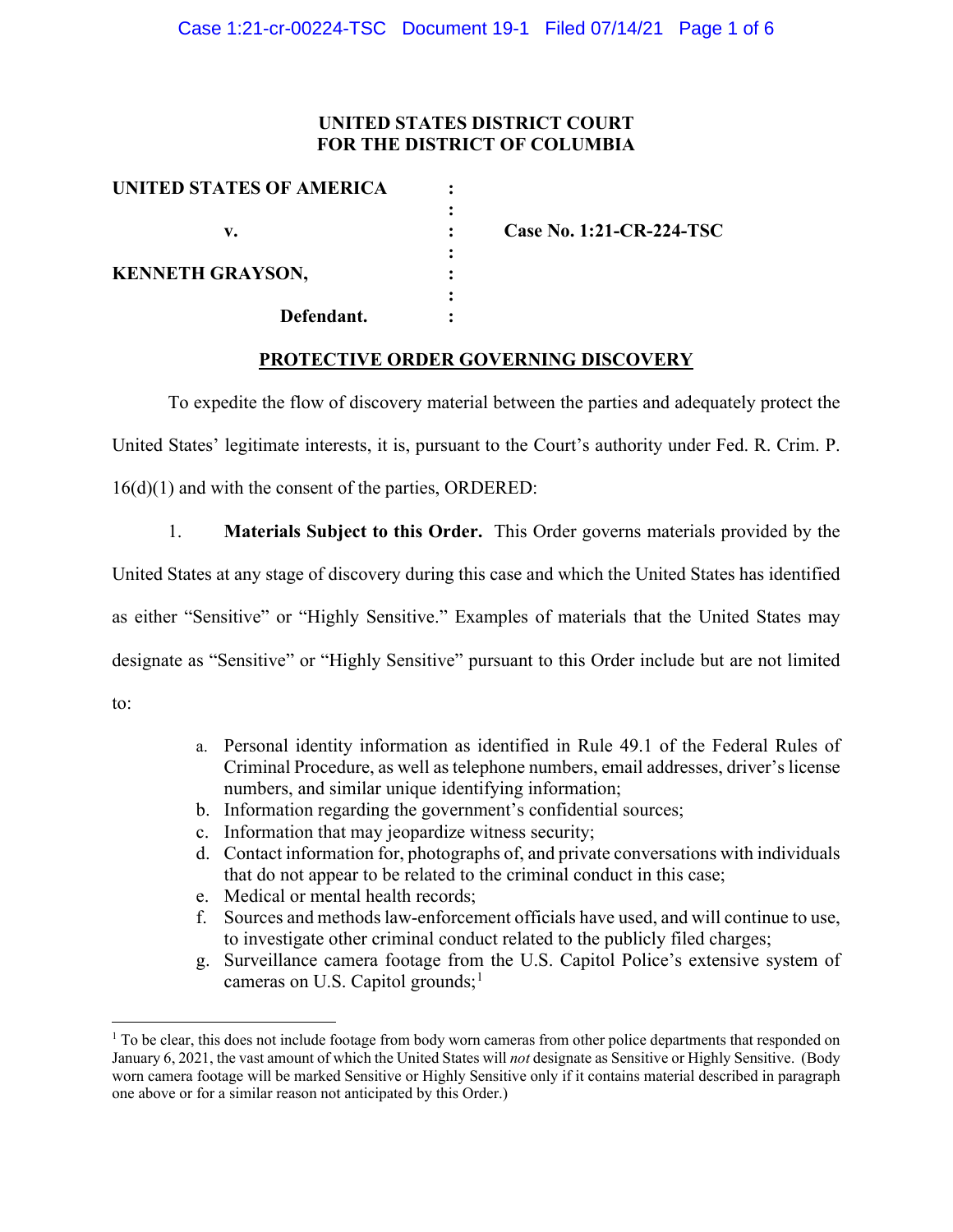- h. Repair estimates from the Architect of the Capitol;
- i. Materials designated as "security information" pursuant 2 U.S.C. §1979; and
- j. Tax returns or tax information.

This Order will not be used to designate materials as Sensitive or Highly Sensitive unless such designation is necessary for one of the reasons stated in this paragraph or for a similar reason not anticipated by this Order. The government agrees to make every effort to provide discovery in a manner that will allow for most discovery to be produced without such designations.

2. **Defendant.** Any reference to "Defendant" herein refers individually to each defendant identified in the caption above.

3. **Legal Defense Team.** The "legal defense team" includes defense counsel (defined as counsel of record in this case, including any post-conviction or appellate counsel) and any attorneys, investigators, paralegals, support staff, and expert witnesses who are advising or assisting defense counsel in connection with this case.

# 4. **Rules for the Handling of Sensitive and Highly Sensitive Materials.**

- a. **Limitations on Use.** Defendant and the legal defense team may use Sensitive and Highly Sensitive discovery materials solely in connection with the defense of this case and any other case connected to the events at the United States Capitol on January 6, 2021, including any post-conviction or appellate litigation, and for no other purpose, and in connection with no other proceeding, without further order of this Court.
- b. **Limitations on Dissemination.** No Sensitive or Highly Sensitive materials, or the information contained therein, may be disclosed to any persons other than Defendant, the legal defense team, or the person to whom the Sensitive or Highly Sensitive information solely and directly pertains or his/her counsel, without agreement of the United States or prior authorization from the Court.
- c. **Limitations on Reproduction.** Defendant, the legal defense team, and authorized persons shall not copy or reproduce the Sensitive or Highly Sensitive materials except in order to provide copies of the materials for use in connection with this case by Defendant, the legal defense team, the person to whom the Sensitive or Highly Sensitive information solely and directly pertains or his/her counsel, and other persons to whom the Court may authorize disclosure (collectively, "authorized persons").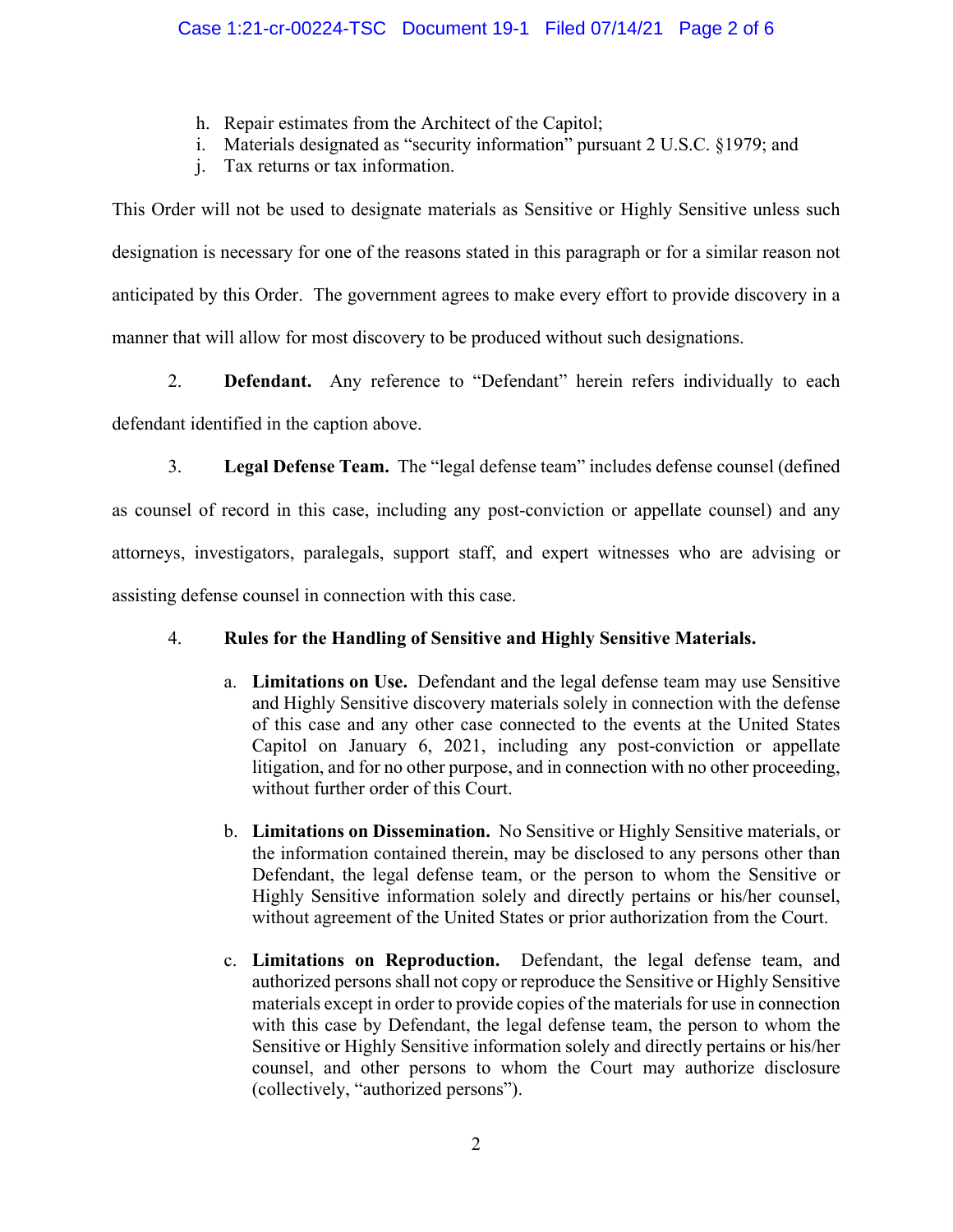If defense counsel provides Defendant access to Sensitive or Highly Sensitive materials, defense counsel must advise Defendant that Defendant may not record any personal identity information as identified in Rule 49.1 of the Federal Rules of Criminal Procedure or any telephone numbers, email addresses, driver's license numbers, and similar unique identifying information. By signing the attached affirmation, Defendant agrees not to do so.

Copies and reproductions, and any notes or records made in relation to the contents of the Sensitive and Highly Sensitive materials, are to be treated in the same manner as the original materials.

- d. **Court Filings.** Absent prior agreement by the parties or permission from the Court, no party shall disclose materials designated as Sensitive or Highly Sensitive in any public filing with the Court. Such materials shall be submitted under seal. The Clerk shall accept for filing under seal any filings so marked by the parties pursuant to this Order.
- e. **Court Hearings.** The restrictions in this Order shall not limit either party in the use of the materials in judicial proceedings in this case. The procedures for use of designated Sensitive and Highly Sensitive materials during any hearing or the trial of this matter shall be determined by the parties and the Court in advance of the hearing or trial. No party shall disclose materials designated Sensitive or Highly Sensitive in open court without agreement by the parties that such materials may be disclosed in open court or prior consideration by the Court.

#### 5. **Additional Rules for Handling of Sensitive Materials.** The following additional

terms apply to Sensitive materials:

a. **Storage.** Sensitive materials must be maintained in the custody and control of Defendant, the legal defense team, and authorized persons. This restriction shall not apply to the person to whom the Sensitive information solely and directly pertains or his/her attorney.

## 6. **Additional Rules for Handling of Highly Sensitive Materials.** The following

additional rules apply to Highly Sensitive materials:

a. **Additional Limitations on Dissemination.** Defense counsel may not provide a copy of Highly Sensitive materials to Defendant or permit Defendant to view such materials unsupervised by defense counsel or an attorney, investigator, paralegal, or support staff person employed by defense counsel. The parties agree that defense counsel or an attorney, investigator, paralegal, or support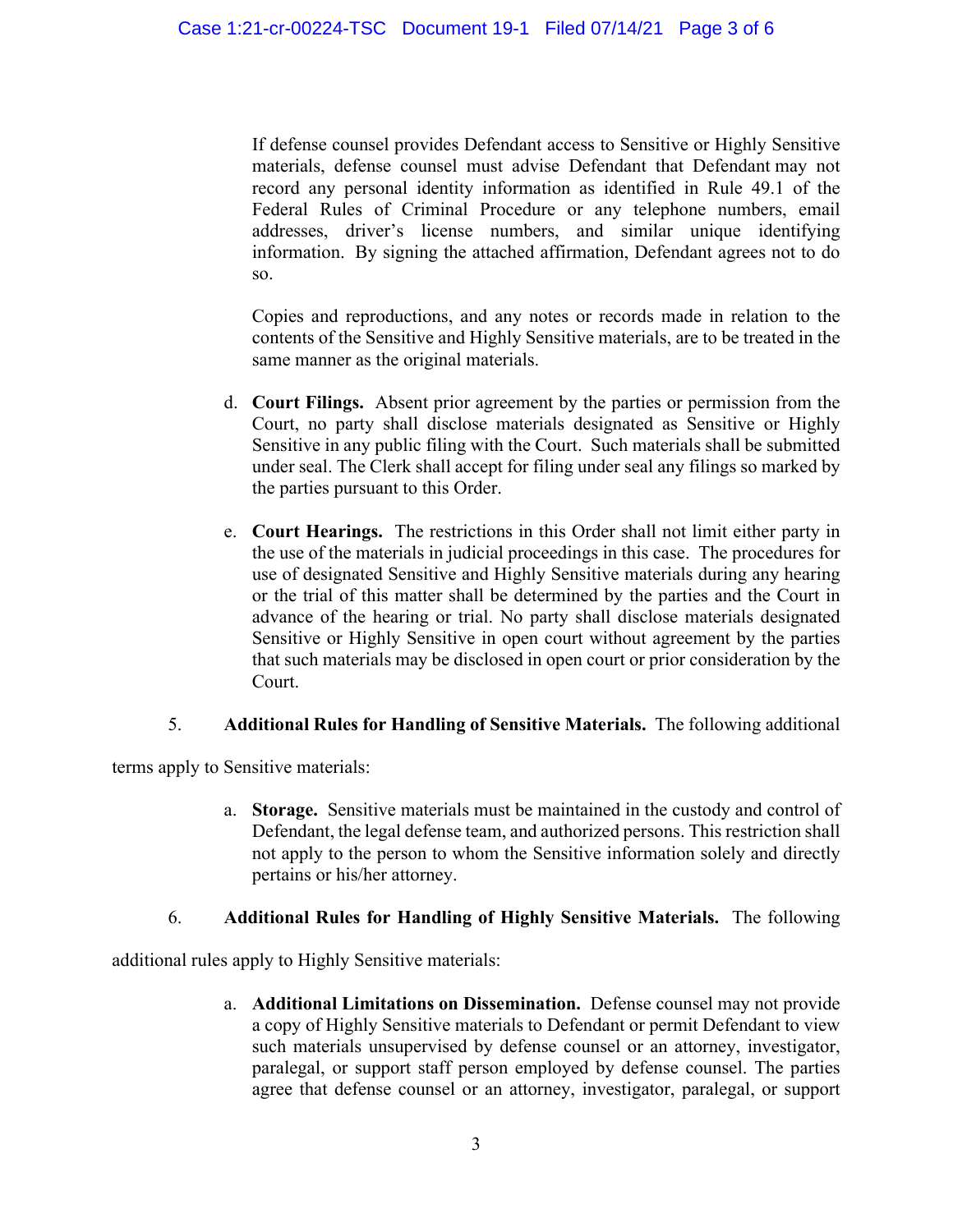staff person employed by defense counsel, may supervise Defendant by allowing access to Highly Sensitive materials through a cloud-based delivery system that permits Defendant to view the materials but does not permit Defendant the ability to download; provided that, prior to doing so, defense counsel first provides notice to the United States and allow the United States to file an objection with the Court if no agreement is reached.

- b. **Additional Limitations on Reproduction.** Counsel agrees that prior to showing materials to Defendant designated as Highly Sensitive, counsel or an attorney, investigator, paralegal, or support staff person employed by defense counsel will read Defendant the relevant parts of this Order, and remind Defendant of the consequences of violating the Order. If Defendant takes notes regarding Highly Sensitive materials, counsel or an attorney, investigator, paralegal, or support staff person employed by defense counsel must take reasonable steps to determine whether Defendant has copied any personal identity information as identified in Rule 49.1 of the Federal Rules of Criminal Procedure or any telephone numbers, email addresses, driver's license numbers, and similar unique identifying information.
- c. **Storage.** Highly Sensitive materials must be maintained in the custody and control of the legal defense team and authorized persons. This restriction shall not apply to the person to whom the Highly Sensitive information solely and directly pertains or his/her attorney.

7. **Viewing by Incarcerated Defendants.** If Defendant is in the custody of the United

States Marshals Service, defense counsel is authorized to provide a copy of discovery materials to the appropriate point of contact so that the defendant can view the discovery materials, subject to the terms of this Order.

8. **Disputes.** The parties shall make a good faith effort to resolve any dispute about a sensitivity designation before requesting the Court's intervention. The United States may agree to remove or reduce a sensitivity designation without further order of this Court. Whenever the redaction of specified information will resolve the basis for which a sensitivity designation was applied, the United States will agree to redaction, and such redaction will render the materials no longer subject to this Order. Any agreement to reduce or remove a sensitivity designation or to redact specific information shall be memorialized in writing.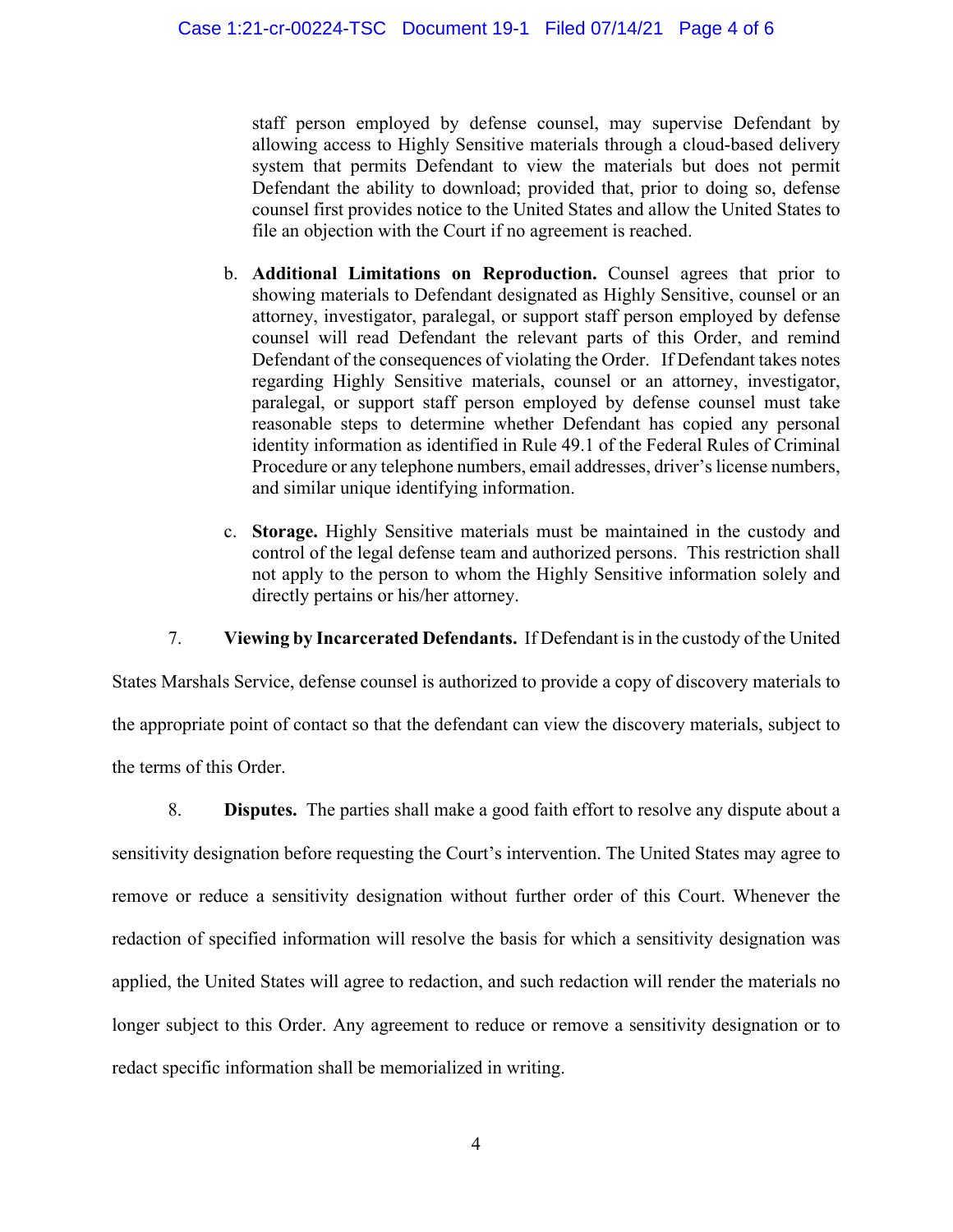#### Case 1:21-cr-00224-TSC Document 19-1 Filed 07/14/21 Page 5 of 6

9. **Modification Permitted.** Nothing in this Order shall prevent any party from

seeking modification of this Order nor prevent the defense from contesting a sensitivity designation. The parties agree that the burden of demonstrating the need for a protective order remains with the government at all times.

10. **Failure not Waiver.** The failure by the United States to designate any materials as Sensitive or Highly Sensitive upon disclosure shall not constitute a waiver of the United States' ability to later designate the materials as Sensitive or Highly Sensitive but the government must separately identify and memorialize the changed status of those materials in writing.

11. **Automatic Exclusions from this Order.** This Order does not apply to materials that:

- a. Are, or later become, part of the public court record, including materials that have been received in evidence in this or other public trials or hearings;
- b. Were derived directly from Defendant or that pertain solely to Defendant. Examples of such materials include Defendant's own financial records, telephone records, digital device downloads, social media records, electronic communications, arrest records, and statements to law enforcement; <sup>2</sup> and
- c. Materials that the defense obtains by means other than discovery.

12. **Government's Discovery Obligations.** Nothing in this Order modifies the United

States' obligations at any stage of discovery in this case pursuant to Federal Rules of Criminal Procedure 16 and 26.2, Local Criminal Rule 5.1, 18 U.S.C. § 3500 (the Jencks Act), and the government's general obligation to produce exculpatory and impeachment information in criminal cases.

13. **Defense Counsel's Obligations.** Defense counsel must provide a copy of this

 $2$  Discoverable materials that were derived directly from Defendant or that pertain solely to Defendant are exempt from this Order regardless of whether the United States has designated any such materials as "Sensitive" or "Highly Sensitive" because the same materials are being provided or made available to co-defendants or other persons charged in connection with the events at the United States Capitol on January 6, 2021.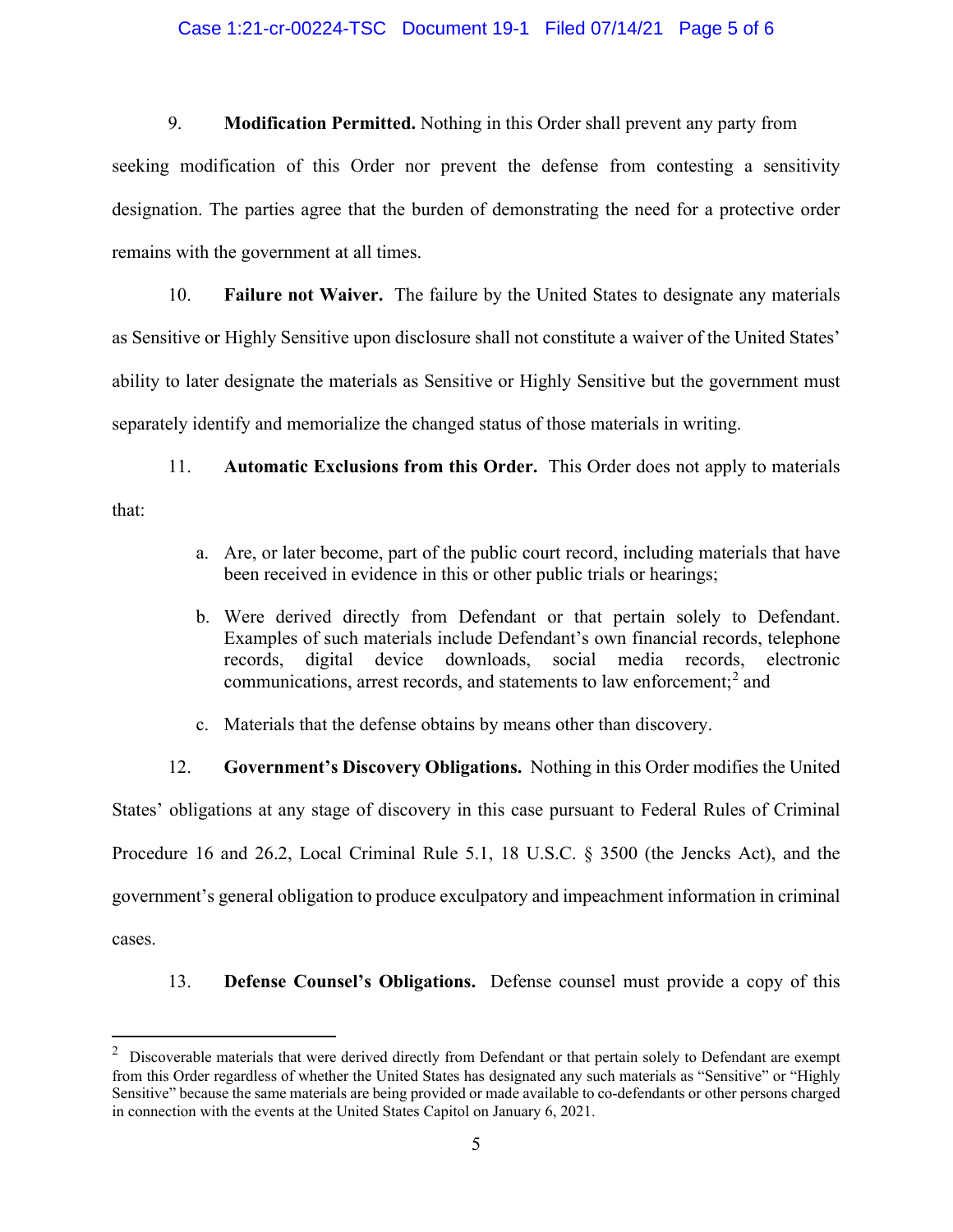## Case 1:21-cr-00224-TSC Document 19-1 Filed 07/14/21 Page 6 of 6

Order to, and review the terms of this Order with, members of the legal defense team, Defendant, and any other person, before providing them access to Sensitive or Highly Sensitive materials. Defense counsel must obtain a fully executed copy of Attachment A before providing Defendant access to Sensitive or Highly Sensitive materials, and must file a copy with the Court within one week of execution.

14. **No Ruling on Discoverability or Admissibility**. This Order does not constitute a ruling on the question of whether any particular material is properly discoverable or admissible and does not constitute any ruling on any potential objection to the discoverability or admissibility of any material.

15. **Duration.** The terms of this Order shall remain in effect after the conclusion of this case and the parties shall be bound by it unless otherwise ordered by the Court.

**SO ORDERED** this day of , 2021.

HONORABLE TANYA S. CHUTKAN United States District Judge

 $\mathcal{L}_\mathcal{L}$  , which is a set of the set of the set of the set of the set of the set of the set of the set of the set of the set of the set of the set of the set of the set of the set of the set of the set of the set of